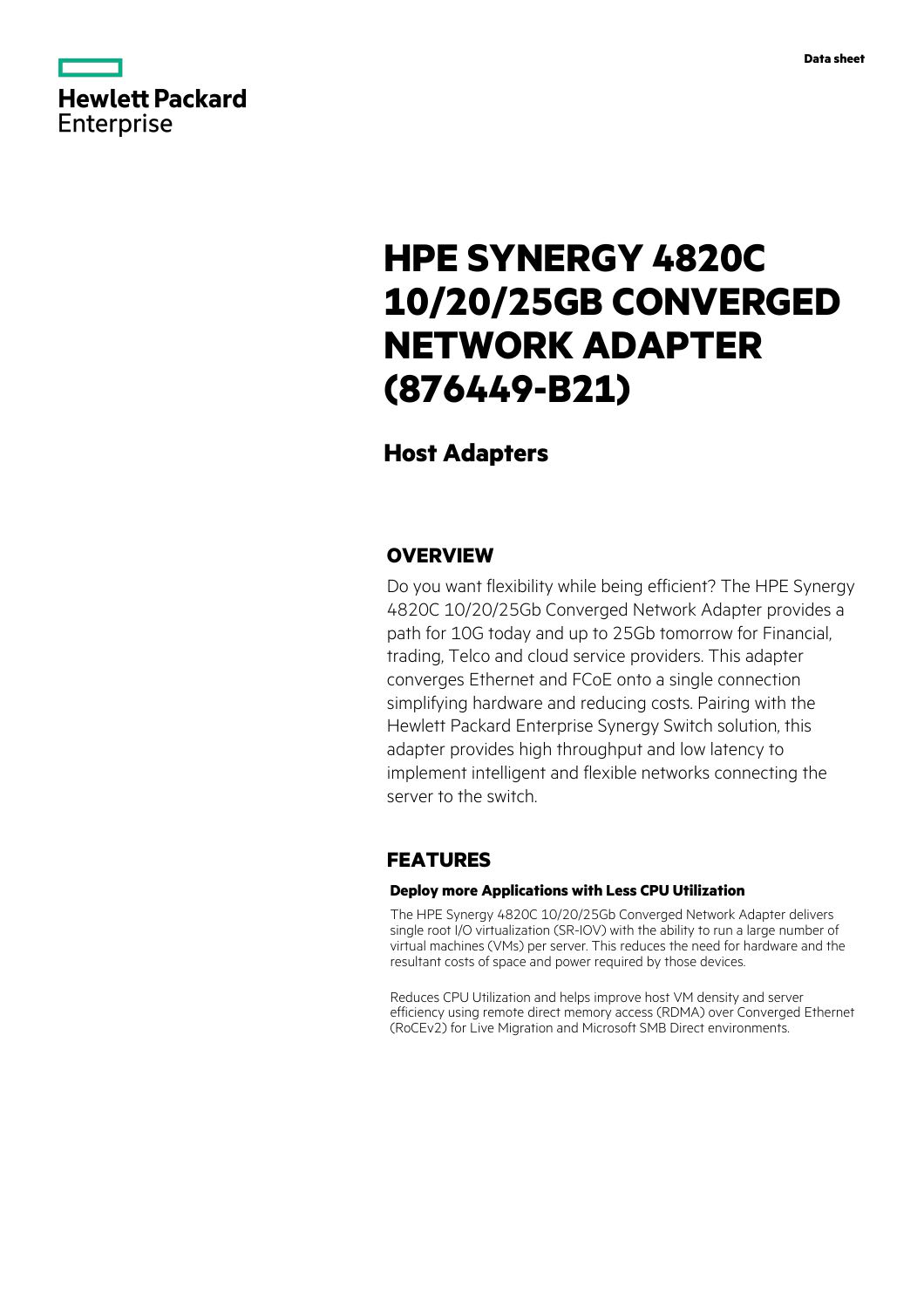### **Speeds to Compete**

The HPE Synergy 4820C 10/20/25Gb Converged Network Adapter delivers flexibility to compose multiple network flows including Ethernet and FCoE or iSCSI within each connection.

Improves small packet performance with Data Plane Development Kit (DPDK. For Financial, Trading and Telcos that expedites data processing due to little latency, and contributes to high performance computing (HPC).

### **Prevent Unauthorized Access**

The HPE Synergy 4820C 10/20/25Gb Converged Network Adapter fortifies security through Authenticated updates and Secure Boots that scan your system when booted to ensure no suspicious activity is present.

Stops unauthorized access to memory or storage with device-level firewall. This ensures that on-device firmware and configuration data can only be accessed by authorized agents.

# **Technical specifications HPE Synergy 4820C 10/20/25Gb Converged Network Adapter**

| <b>Product Number</b> | 876449-B21                                                                                                                                                                                                       |
|-----------------------|------------------------------------------------------------------------------------------------------------------------------------------------------------------------------------------------------------------|
| Data rate             | This adapter delivers 20/40/50 Gb/s bi-directional Ethernet transfer rate per port (40/80/100 Gb/s per<br>adapter), providing the network performance needed to improve response times and alleviate bottlenecks |
| <b>Power</b>          | 13.6 W typical, 14.1 W maximum                                                                                                                                                                                   |